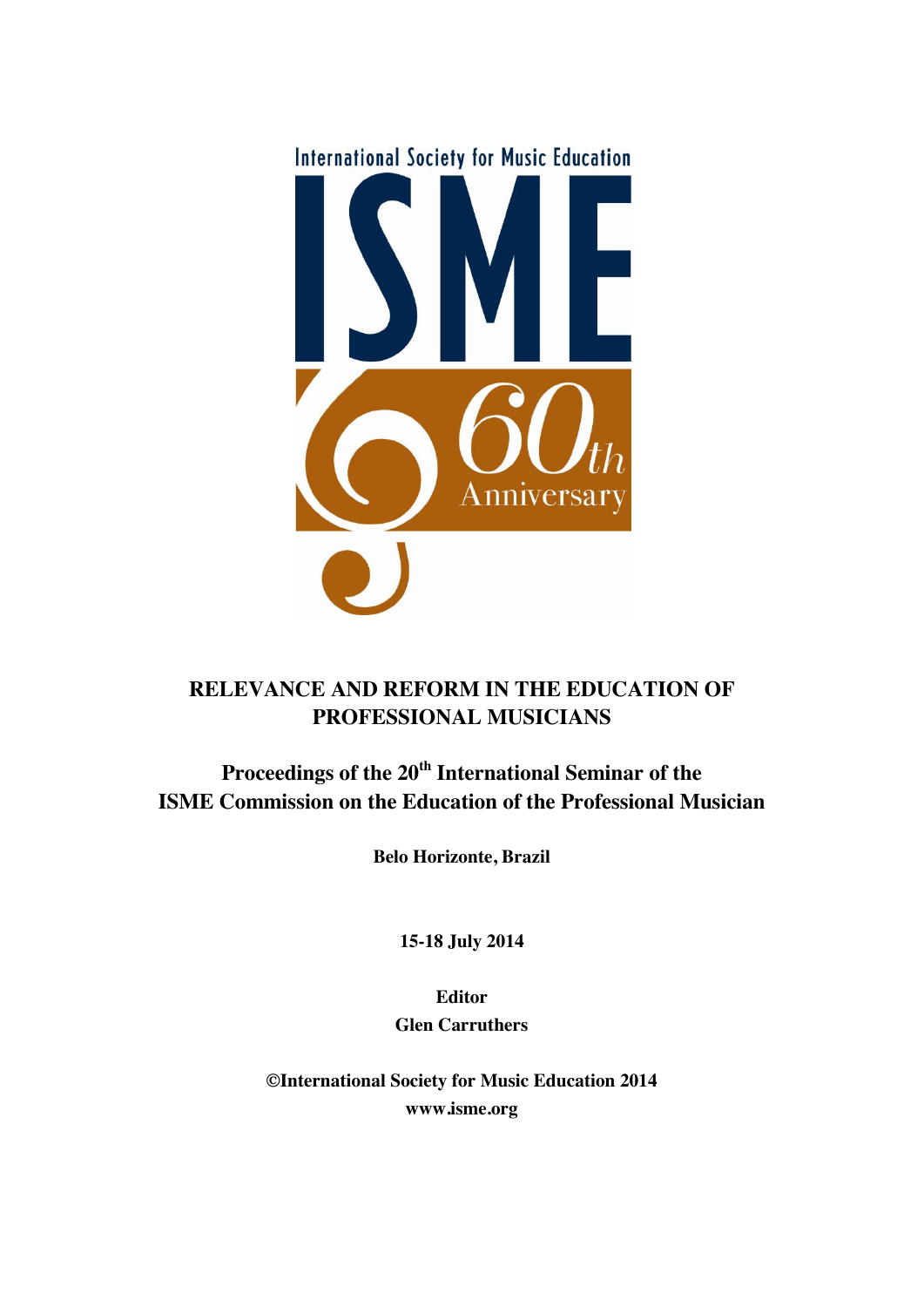All papers presented at the 2014 ISME CEPROM Seminar in Belo Horizonte, Brazil, were fully (blind) refereed by a panel of international authorities before inclusion in the Seminar Proceedings.

#### **Editorial Board**

Glen Carruthers (Chair) Dawn Bennett Eddy Chong Kaija Huhtanen Don Lebler Angeliki Triantafyllaki

National Library of Australia Cataloguing-in-Publication Author: ISME Commission on the Education of the Professional Musician  $(20^{th})$ : 2014: Belo Horizonte, Brazil) Title: Relevance and Reform in the Education of Professional Musicians. Proceedings of the 20<sup>th</sup> International Seminar of the Commission on the Education of the Professional Music, Belo Horizonte, Brazil [electronic resource]

ISBN: 978-0-9942055-1-3 (ebook) Notes: Includes bibliographical references. Subjects: Music--Congresses. Music in education--Congresses.

> ISME Commission on the Education of the Professional Musician Dewey Number: 780.7

*Our sincere appreciation is expressed to the following people for their support:*

| Heloisa Feichas                      | Walênia Silva                        |
|--------------------------------------|--------------------------------------|
| Seminar Host                         | Seminar Co-Host                      |
| Universidade Federal de Minas Gerais | Universidade Federal de Minas Gerais |

### **Commissioners 2012-2014**

Glen Carruthers, Canada (Chair) Dawn Bennett, Australia Eddy Chong, Singapore Don Lebler, Australia Rosie Perkins, UK (to December 2013)/Kaija Huhtanen, Finland (from December 2013) Angeliki Triantafyllaki, Greece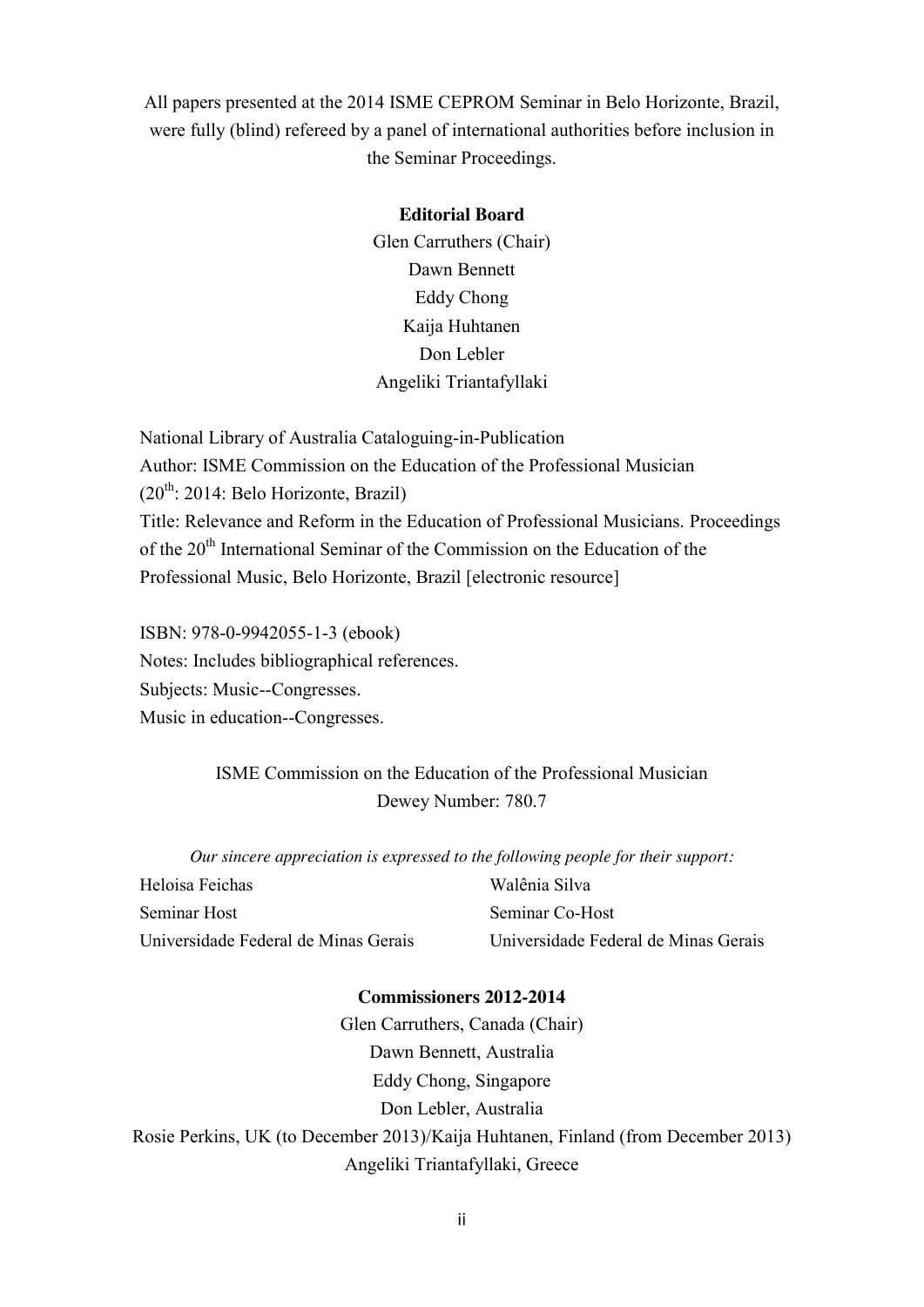# **TABLE OF CONTENTS**

| <b>Glen Carruthers</b>                                                                   |  |  |  |  |
|------------------------------------------------------------------------------------------|--|--|--|--|
| <b>Preface</b>                                                                           |  |  |  |  |
| Relevance and reform in the education of professional musicians $- An$                   |  |  |  |  |
|                                                                                          |  |  |  |  |
| <b>I. Identity Formation</b>                                                             |  |  |  |  |
| <b>Anna Reid &amp; Dawn Bennett</b>                                                      |  |  |  |  |
| Becoming and being a musician: The role of creativity in students' learning and identity |  |  |  |  |
|                                                                                          |  |  |  |  |
| Kaija Huhtanen                                                                           |  |  |  |  |
|                                                                                          |  |  |  |  |
| II. Musicians' Health and Well-Being                                                     |  |  |  |  |
| Diane Hughes, Mark Evans, Sarah Keith & Guy Morrow                                       |  |  |  |  |
|                                                                                          |  |  |  |  |
| <b>III. Instrumental Teaching</b>                                                        |  |  |  |  |
| <b>Gemma Carey &amp; Catherine Grant</b>                                                 |  |  |  |  |
| Teachers of instruments, or teachers as instruments? From transfer to transformative     |  |  |  |  |
|                                                                                          |  |  |  |  |
| Angeliki Triantafyllaki                                                                  |  |  |  |  |
| Musicians as teachers: Calls for a "creative" higher music education54                   |  |  |  |  |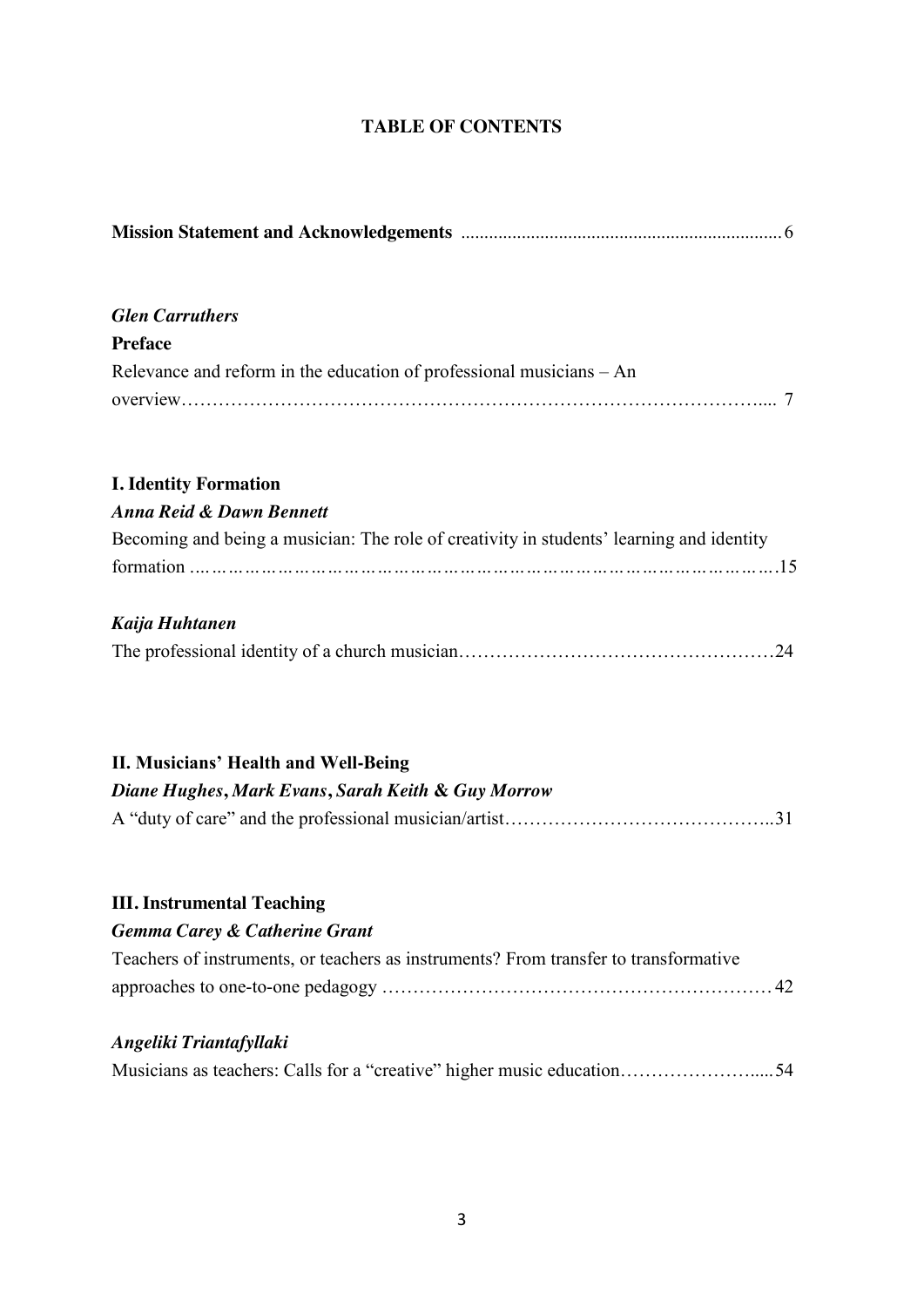| <b>IV. Career Preparation and Transition to Career</b><br><b>Amanda Watson &amp; David Forrest</b> |
|----------------------------------------------------------------------------------------------------|
|                                                                                                    |
| Diana Tolmie                                                                                       |
| Identifying, analysing and aligning "the dream" with vocational preparation: An investigation      |
| <b>Pamela Pike</b>                                                                                 |
| Newly minted professional pianists: Realities of teaching, performing, running a business and      |
| Janis Weller                                                                                       |
| Making a living in music: Financial stability and sustainability in enacting                       |
| V. Informal and Practice-Based Learning                                                            |
| Ricardo Costa Laudares Silva                                                                       |
| From school to "real world" jazz: Learning improvisation in a community of practice102             |
| <b>Fernando Rodrigues</b>                                                                          |
| Informal practices in a formal context of musical education: An experience report 108              |
| <b>Annie Mitchell</b>                                                                              |
|                                                                                                    |
| <b>VI. Ways of Learning</b>                                                                        |
| <b>Eddy Chong</b>                                                                                  |
| Understanding creative musical problems to renew composition pedagogy 130                          |
| Juan Pablo Correa Ortega                                                                           |
| Using emotional responses for teaching musical analysis: Some outcomes in an                       |

undergraduate music programme…………………………………………………........... 142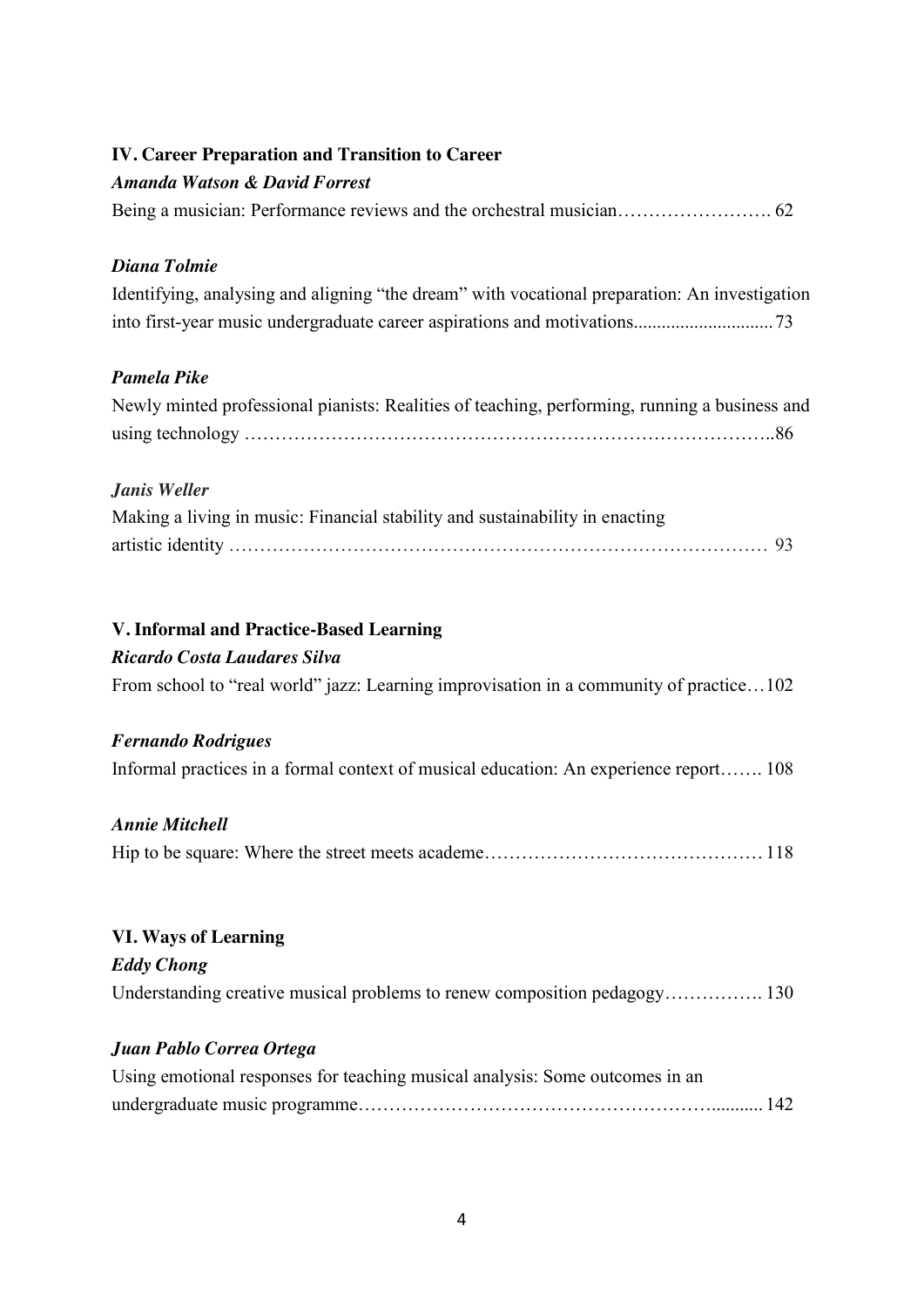## *Tania Lisboa, Roger Chaffin & Alexander P. Demos*

### *Diana Blom & Matthew Hitchcock*

ePortfolios: A technologically-assisted learning platform for the professional musician...163

### *Dawn Bennett & Diana Blom*

| The program note as creative knowledge and skills: Shaping a collaborative interpretation of |  |
|----------------------------------------------------------------------------------------------|--|
|                                                                                              |  |

# **VII. Assessment and Curriculum Renewal**

### *Don Lebler*

Promoting professionalism: Developing self-assessment in a popular music program….181

### *Richard S. Niezen*

Music school leadership as a transformational learning experience ……………………. 192

|--|--|--|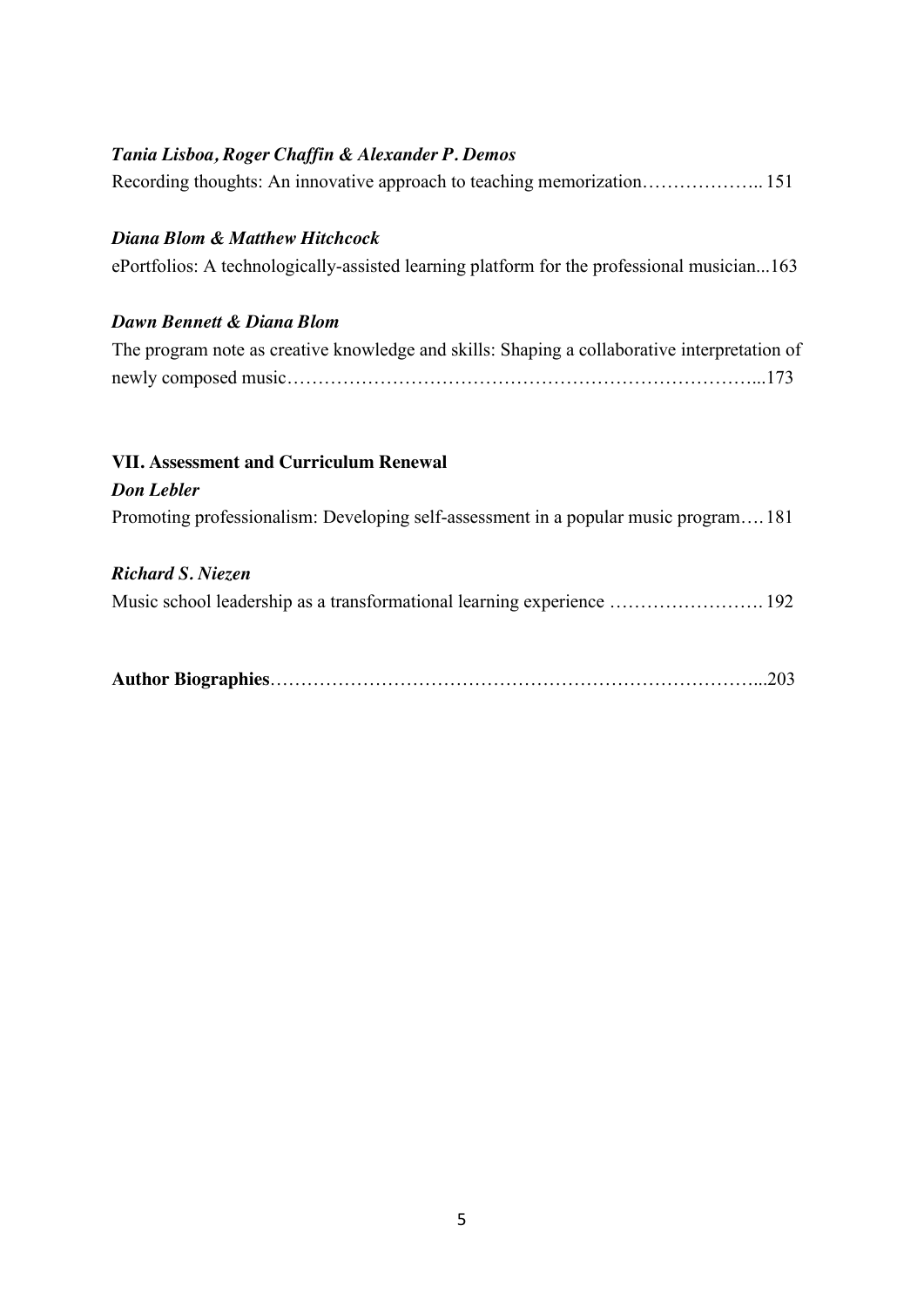# **Informal practices in a formal context of musical education:**

# **An experience report**

### **Fernando Macedo Rodrigues**

Universidade do Estado de Minas Gerais, Brazil fernando.rmus@hotmail.com

### **Abstract**

This research was designed to study the adaptation and applications of informal music learning practices in a context of formal education. The knowledge of musical learning processes in extracurricular contexts has been approached with great interest by researchers, throughout the years. The aim was to explore the link between these processes, its procedures and their interrelationships, to assist the work of teachers and enrich the practice of music in general. The methodological support of Action Research, in conjunction with the use of ethnographic techniques of data collection such as participant observation and questionnaires, allowed gathering students' views about the applied activities. The subject "Musical Informal Practices," offered for four months in the Undergraduate Course at the School of Music of the State University of Minas Gerais, Brazil, served as the base environment for the study. The research involved fourteen students and with the activities developed through them it was possible to apply, study and discuss the main musical practices of informal learning, with reference to the work of Professor Dr. Lucy Green (2008). Thus, at the end of the study, through the reports of the students, we concluded that the informal practices, after due adaptations, act as facilitators for the students' in their musical practices.

### **Keywords**

informal learning, formal contexts, practices.

### **Introduction**

Learning music in Brazil has evolved significantly in recent years. Through new schools, new experiences and new research in this area, we can allege that there is a remarkable recognition of the value of music education in educational training of individuals as a whole.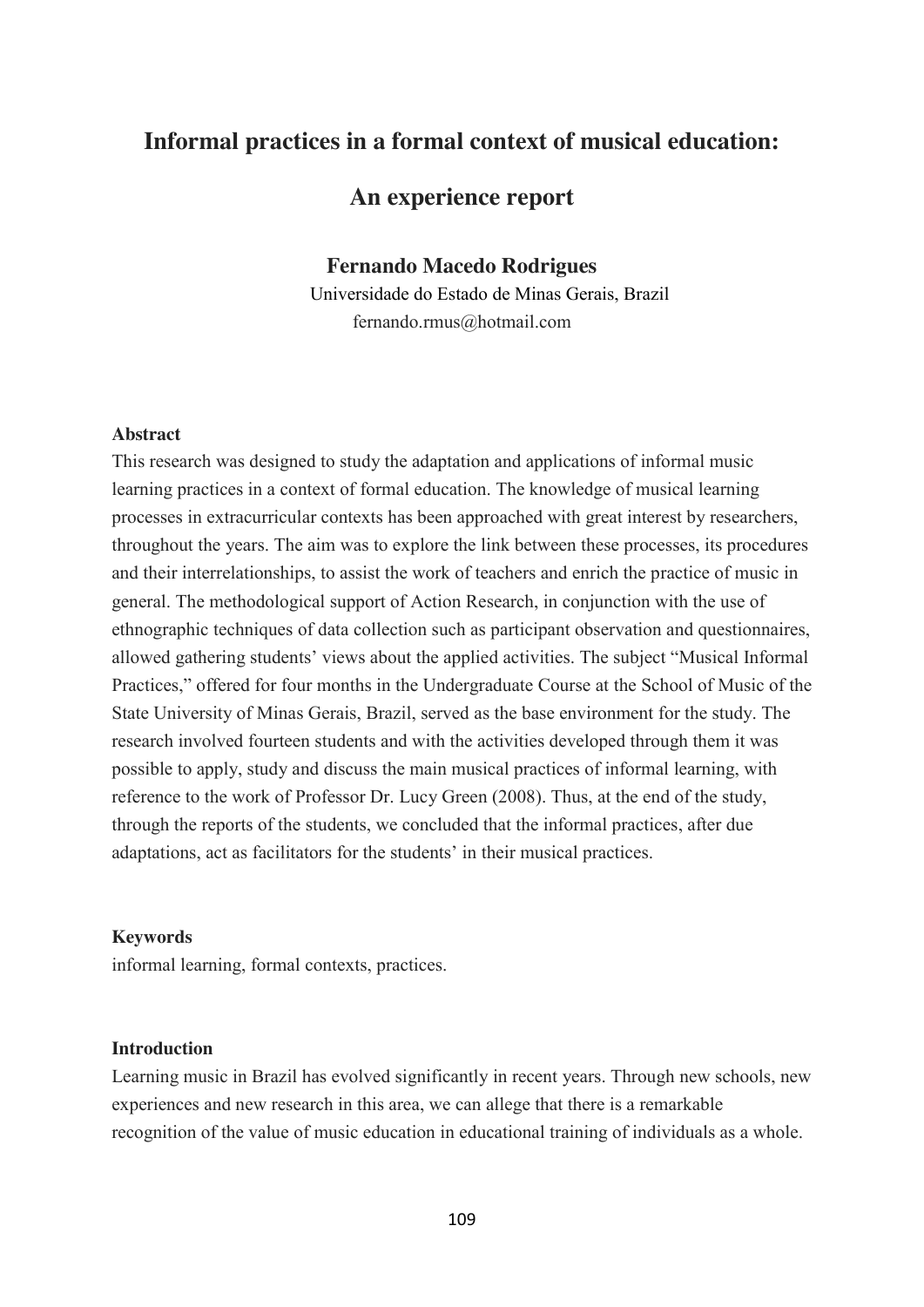In Brazil, the interest in research related to informal practices has grown: (Conde & Neves, 1984), (Arroyo, 2000, 2001), (Hentschke & Souza, 2003), (Correa, 2000, 2008), elaborated studies on the valuation of knowledge brought by the students; (Correa, 2000), (Wille, 2003), (Braga, 2005), (Rodrigues, 2004, 2007), (Lacorte & Galvão, 2007), developed research about identifying informal learning practices. (Feichas, 2006), (Grossi, 2009), (Grossi & Lacorte, 2010), (Grossi & Martinez, 2011), (Silva & Grossi, 2011), (Vedana, Soares, & Finck, 2011) elaborated research that involves the inclusion of informal practices as support for Music Education.

The training of future teachers in the Undergraduate Course at the Music School (MS) of the State University of Minas Gerais (UEMG), at Belo Horizonte, Brazil, focuses largely on the diffusion of classical music in their practices. This is possibly due to the curriculum of these courses, which are mostly modeled on western classical music schools.

When the undergraduate student starts his activities as a teacher, in the stage of internship, he is faced with a different reality from that exemplified in his course. According to informal reports from students of the MS, several resources and procedures discussed during the course for the effective teaching of music, normally do not match the musical reality of our public schools.

This research describes the procedures used in adapting the informal techniques of musical learning in a formal education, taking into account the implications involved in this process. The environment for this procedure was the subject "Informal Practices" in the Undergraduate Course in the first half of 2012. Based on Green (2008), the objective aimed to encourage musical practice in an attempt to bring it closer to the reality experienced by the students and school community.

### **Methods**

The development of activities in a school environment where these same activities are not normally practiced was conducted by this researcher. Taking into account the participation of students in these practices, this study is characterized as an action research. According to Thiollent (2009) we can define action research as

a type of social research evidence base that is designed and carried out in close association with an action or solving a collective problem and in which researchers and representative participants of the situation or problem are involved in a cooperative or participatory form (Thiollent, 2009, p. 16).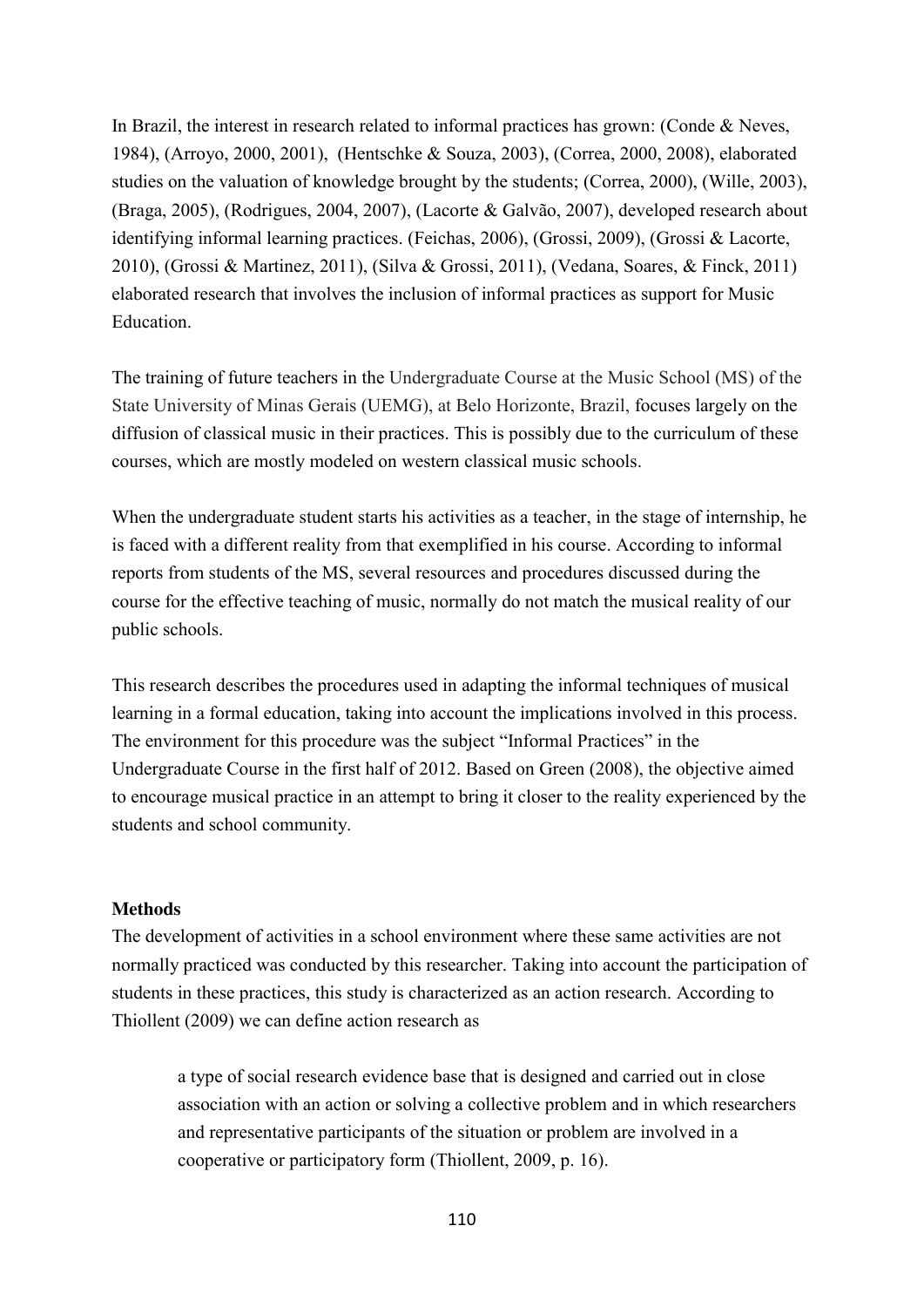Rocha, Leal and Boaventura (2008) define as a fundamental characteristic of action research the "possibility of a greater interaction between researcher and representatives of the reality researched, in order to produce change (action) and understanding (research) in the context of the research" (p.73). The authors also state that both the researcher and the participants play an important role in the development of the research through effective actions.

Green (2008, p. 25-27) describes seven possible activities to be performed in the application of informal practices in formal musical education context. The intention here was not to recreate all the steps taken by the professor imagining that this is a different context from that described in her research. This study aimed to analyze the profile of the students and thus apply those activities that were not experienced by them, or at some point were, and try to develop a new understanding for these same activities. Of the seven stages suggested by Green (2008), only the first four stages were developed, which throughout the research were adapted to the student's characteristics and according to the time and the physical structure available at the MS.

Stage 5 suggested by the author was not carried out because all the students in this research were adults and all of them, besides being musical college students, also are working as musicians and/or teachers. In this sense they have experienced group presentations and have had contacts with musicians of various natures.

The  $6<sup>th</sup>$  and  $7<sup>th</sup>$  stage were not performed because of the time that these specific activities would require. In this research, for the development of these stages, it would be require a larger number of classes or longer time for each class.

At the end of each activity musical performances were carried out by students with their respective groups. These performances were recorded on video and audio for subsequent data analysis. At the end of the semester a questionnaire was distributed to all participants with a survey to best gather opinions on the activities. In this paper only the responses from the questionnaires are presented.

### **Music school**

The MS offers three courses for music training: Undergraduate in Music with Specialization in Education (L.E.M.); Bachelor in Instrument or Singing (B.A.C.) and Undergraduate in Music with Specialization in Instrument or Singing (L.I.M.).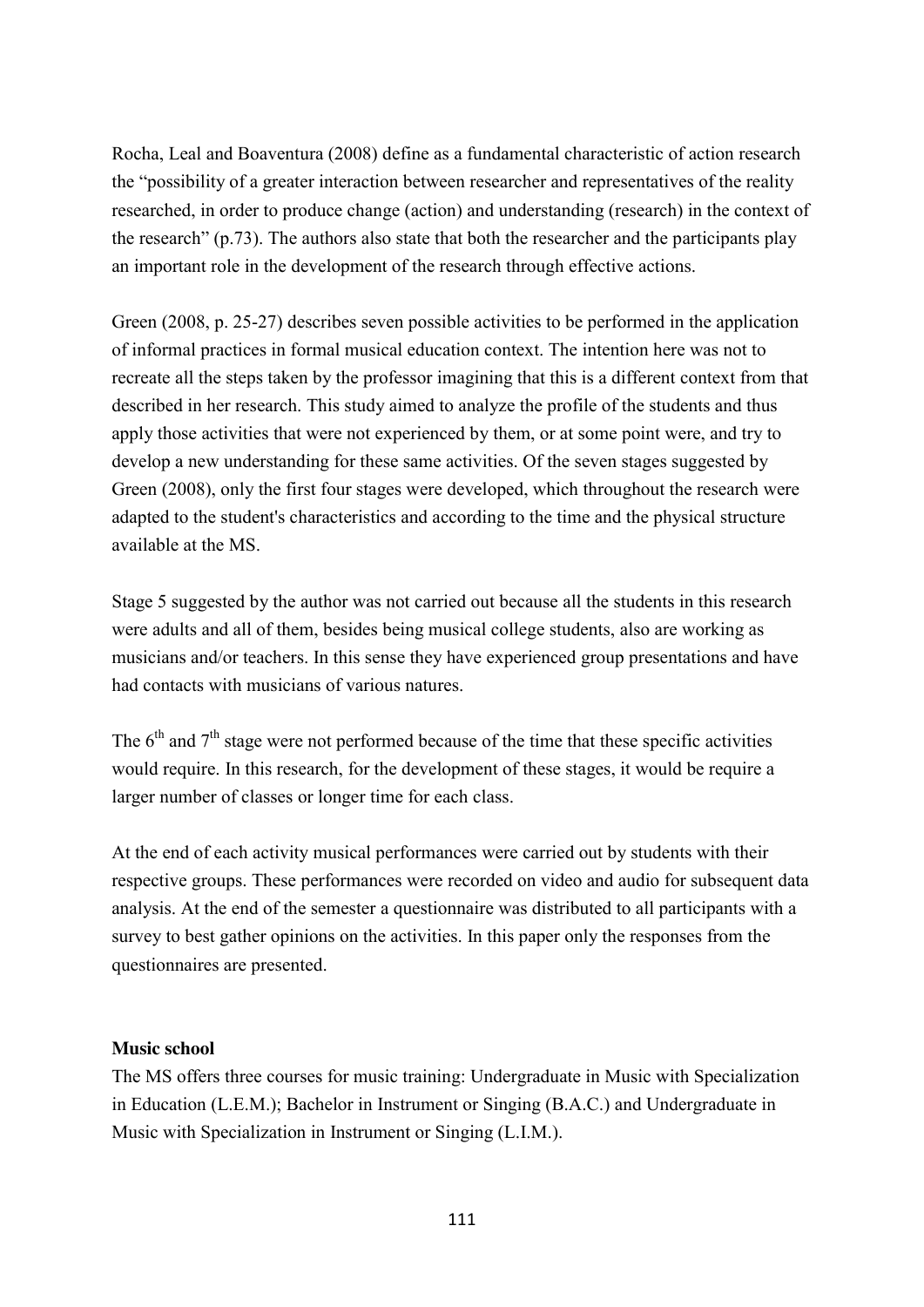The purpose of the L.E.M. course is "to form teachers in music education with expertise and proficiency in the music area, to act primarily on basic education in regular schools, kindergarten, elementary and middle levels" (UEMG , 2012, p, 47).

The School provides a framework of rooms with a variety of types and sizes, some of them relying on instruments such as piano, sound equipment, video projectors and blackboard for notes. Moreover, it also offers instruments which may be loaned to students like acoustic guitars, percussion and woodwinds, helping those students who for some reason cannot bring their individual instruments.

### **Student profiles**

Altogether 14 students participated in the exercise, and they all have had musical knowledge, practical and/or theoretical. When asked "How long have you been playing any instruments?" responses ranged from five years to twenty five years of practice and only one student answered that "he has not played any instrument for a while".

When they were asked, "What instrument or instruments do you play?" reports shown that there is a primary chosen instrument, with which the students have a greater experience and intimacy, and there are other instruments which students admit to knowing how to play. As the main instrument, the acoustic guitar was chosen by eight students, three chose keyboard or piano and singing, and trumpet and flute were individual choices of three other students.

The L.E.M. curriculum offers classes in baroque flute as a musicianship teaching tool and keyboard or guitar classes as a harmonic instrument, expanding the learning opportunities of these students.

All these factors have facilitated somehow the development of the discipline and enforcement of informal practices, for some of the students have mentioned that they had already experienced these practices in learning situations prior to the course, especially guitarists. Regarding age, the exercise had students from 22 to 67 years of age, showing a wide range of values and diversity of experience.

### **Activities**

All the four activities were developed only in the classroom because of the difficulty encountered by the students to gather outside of classes. The duration of each session was 1 hour and 40 minutes, once a week, for 18 weeks or, in other words, one semester. Each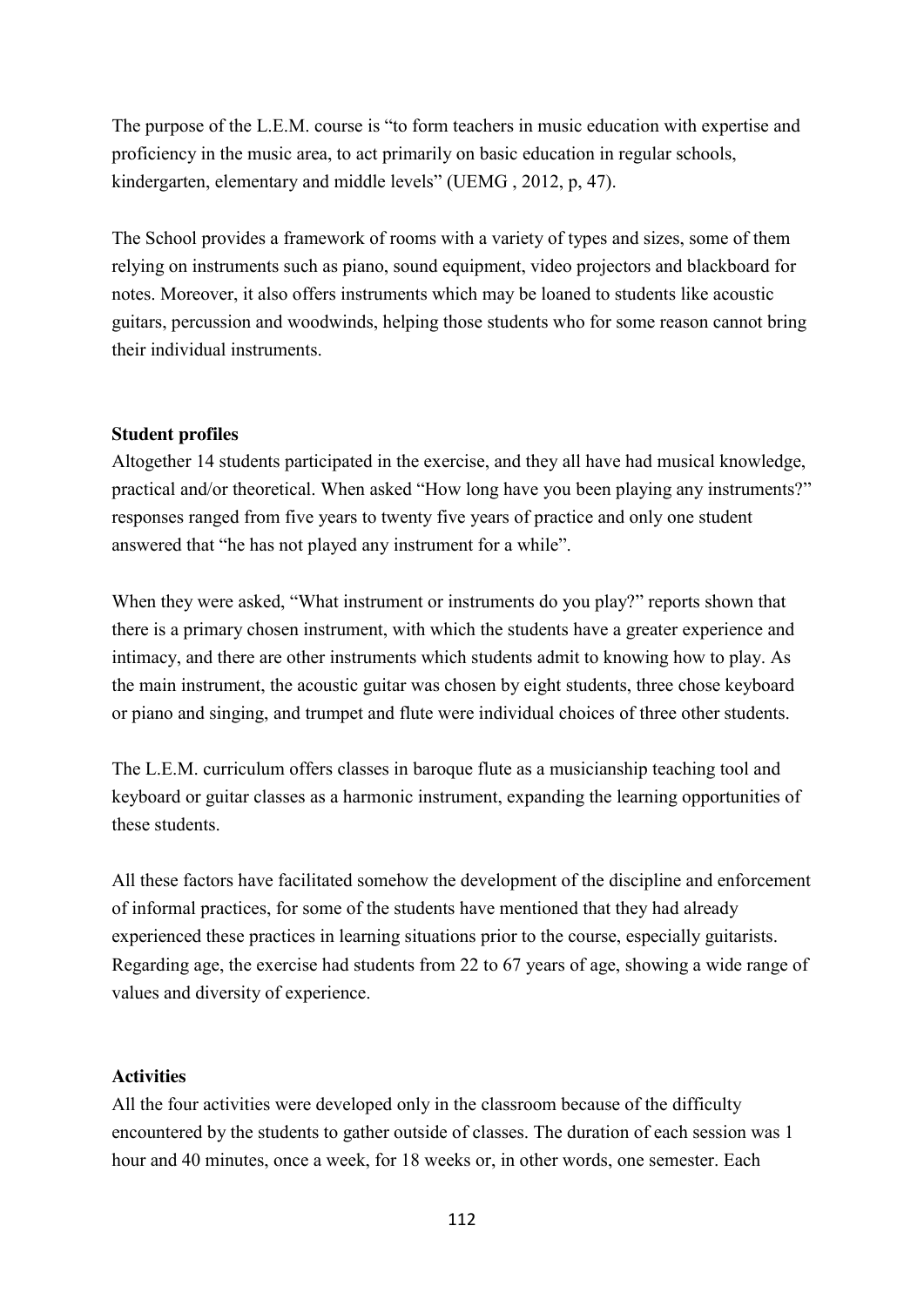activity lasted on average 4 classes. At the beginning of each activity a task was given to be undertaken. Then the groups gathered and spent some class time hearing the song chosen and adapting it with the available instruments, rehearsing and soon after, the groups would give a presentation.

The activities were proposed with the intention of introducing students to the reality of informal practices to its fullest extent and to present how these practices happen, proposing a simulation as close as possible to a real learning practice experienced as a popular musician at the beginning of their learning process (Green, 2001, 2008). The author highlights the importance of emphasizing in the first four of the five fundamental principles of informal learning practices of popular music, namely:

Learning music that pupils chose for themselves; learning by listening and copying a recording; peer-direct learning without adult guidance, and learning in a holistic, often haphazard way with no planned structure or progression. The fifth principle, involving the integration of listening, performing, improvising and composing, was implicit, particularly with regards to listening and performing, and also to some extent improvising. (Green, 2008, p. 25)

**Activity 1** – Green identifies this first stage as "The heart of the project", in which to experience informal music practices profoundly (Green, 2008. p. 25). This started with the division of the class into groups, where each member of a group brought a song as a suggestion to be "caught by ear". Students had complete freedom in the groups' division; the only restriction was that people who had no experience with this activity would have to be separated into groups from those who have had previous experience. This was done so that those students with no practice could experience activities like "catch music by ear" with all its possibilities without an interference from a person "playing" for them.

Once defined, the groups decided the song that they would work on and afterwards it would be presented in class. Interesting to note is the students' account of the emphasis on group work and how the affinity between them or the number of participants can contribute positively or not to the activity development. The comments below illustrate some of the students' opinions after the conclusion of each activity.

Student 5 (S5): This activity provides students the opportunity to practice their perception and performance.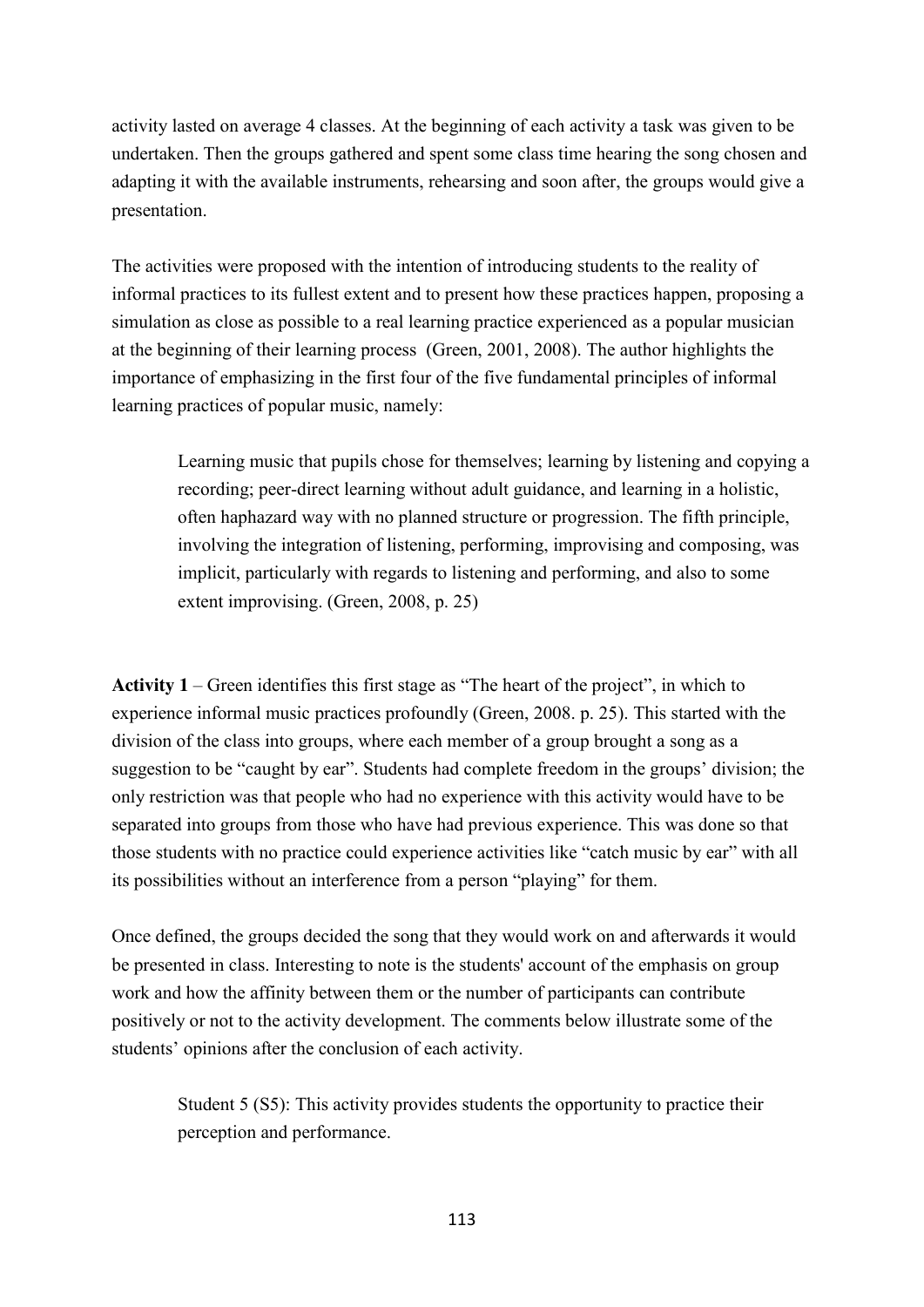(S7): Teamwork is always positive. Students support each other and doubts are clarified more easily.

(S8): I thought it was great, because when the student plays what he likes [he is part apt to learn more].

**Activity 2** - In this activity, students were asked to bring a new piece that had in its structure only one riff which is easily recognized. In class a few examples of riffs were shown with national and international music, highlighting where and how they may appear. Students were allowed to remain in the same groups or make a new division among colleagues. The goal here was not to seek and write an exact definition for the term riff, but to understand its meaning as a small motif or musical phrase that is repeated throughout the song, and to understand this feature can be a facilitator for the musical practice.

(S3): This practice was even more interesting. It was difficult to define, but the riff can help a lot with the practice of teaching instrument[s].

(S5): In this case the work is directed to maintain the riff, which must be played as closely as possible to the original, but the creation, in my view, was compromised. (S8): Very good, because it worked our ears.

(S12): In this activity, the idea of the riff was very good and it was clear to us what was a riff. Playing it on the guitar was harder for me, but the group was small, so we fought our fears and the activity happened. I loved it!

**Activity 3** - At this stage, Green suggests the repetition of activity one with the intention to "give the pupils a chance to build on the skills they already acquired, and to observe to what extent this was realized" (Green, 2008, p.26). For this research, this procedure seemed unfeasible because several students had already performed in their musical or instrumental learning activities with some informal music practices. In this sense the suggestion was that students would choose another song that in its structure had more than one riff, which would be presented by the same instrument or by a different instrument. From this recognition the goal was to identify the "voices" or the separate layers, adapting them to the instruments available at the school and then play the music in the classroom. This procedure relates to Stage 2 suggested by Green (2008), which in this exercise was divided between two activities, 2 and 3, in order to strengthen the identification and reproduction of a riff.

(S1): It is an exercise that must be applied by every teacher, because it develops a more analytical listening of the sound mass present in a recording.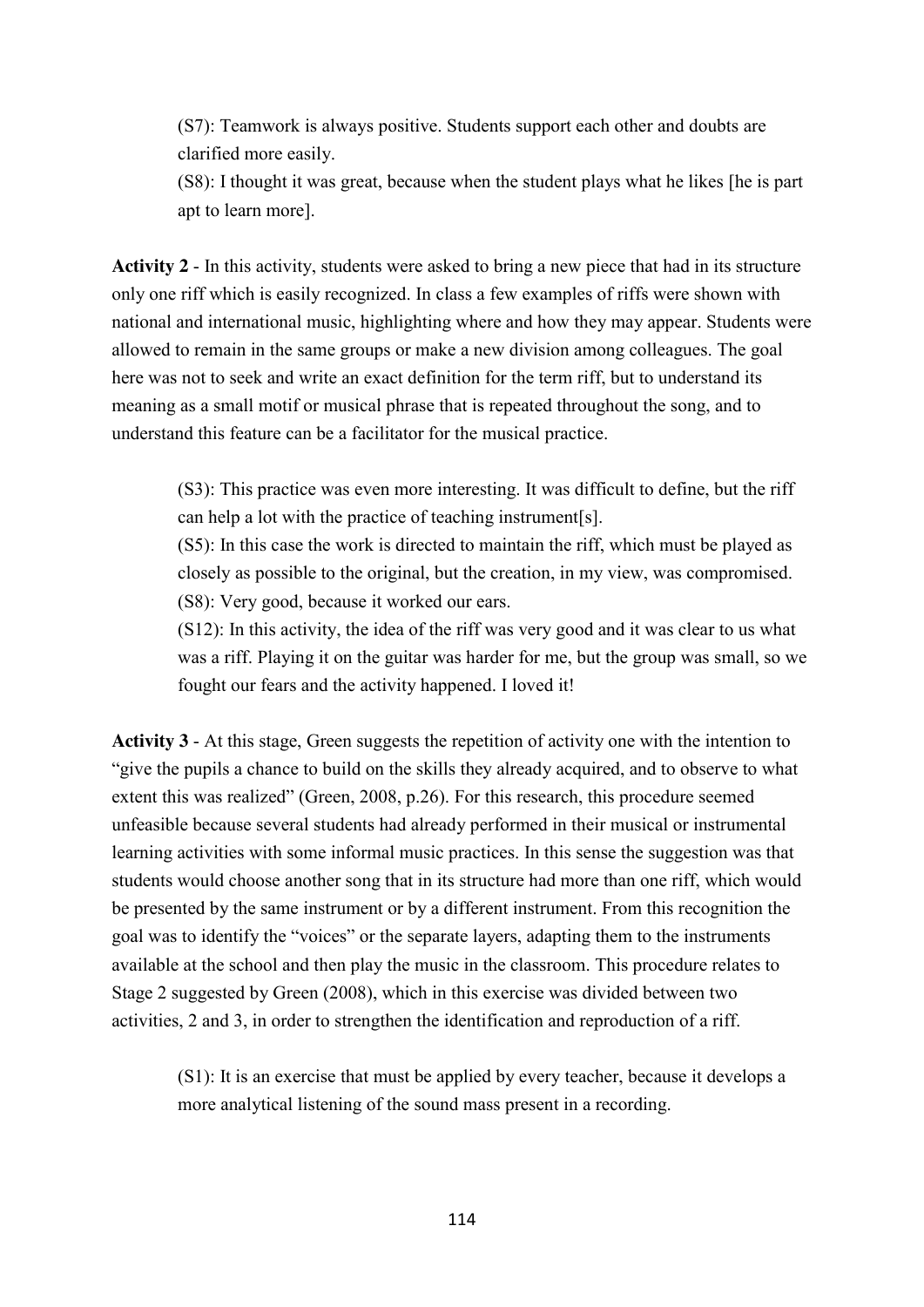(S7): In this activity students have the opportunity to practice listening to the instruments separately. The experience of playing the instruments present in the music is a unique opportunity for the student.

(S9): This was very good to do, because I felt more comfortable when I was able to use my voice replacing an instrument.

**Activity 4** - Compose a song without a predefined style, using aspects learned in previous activities. Compose, rehearse and then present in class. As in previous activities, students had the freedom to choose the groups.

(S1): I found it extremely positive. After the composition, we could insert voices as bass lines, rhythmic ostinatos, riffs, etc.

(S4): The coolest part was of the composition and we tried to use the other activities to our advantage.

(S7): Great exercise. Allows students to work the creativity and the experience with arrangements as well as the opportunity to get to know the musical side of each student.

### **Conclusion**

With the brief statements described by the research, we conclude that the application of informal practices is feasible as a stimulus to musical practice. Following the example of Green (2008) it was necessary to adapt it to the specific group, in this case the students of the MS at UEMG.

The sequence of activities had minor changes in the overall context, which did not modify in a decisive way the initial concept relating to the informal music practices as incentives of musical practice. It is necessary to point out that the activities were adapted without losing the emphasis required in the first five stages of informal learning practices of popular music described by Green (2008, p.25).

Some students demonstrated they already had certain proficiency with informal practices, which did not disqualify the activities because those were presented with a variant form of how to observe and appreciate these practices. Their presence somehow enriched the activities, while they served as models for those colleagues who had little or no contact with the activities proposed.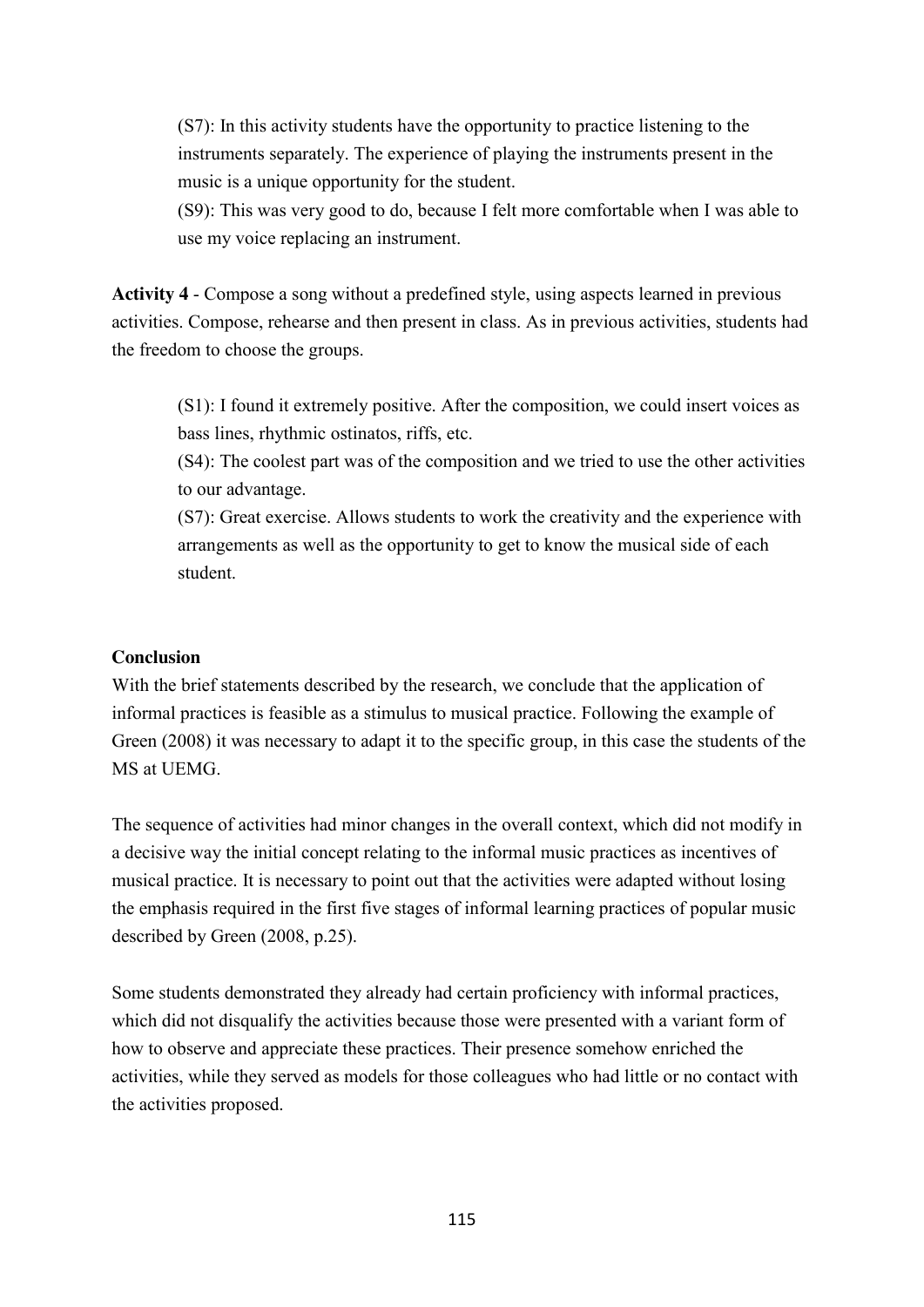Some points that were highlighted by the students as positive aspects concerning the activities were: the exchange of experiences, mutual aid, practice of perception and performance, teamwork, the opportunity to play what you enjoy among others.

The fact that all the participants were adults with previous musical experiences and students in a Music College did not undermine the development of the activities. Students realized that informal practices can greatly be used as a positive aggregate approach to encourage musical practice.

We can conclude from the reports that there was a gain in the musical experience for the students through the adaptation and implementation of informal practices according to Green's (2008) example.

### **References**

Arroyo, M. (2000). Um olhar antropológico sobre práticas de ensino e aprendizagem musical. *Revista Da Abem*, (5), 13–20.

Arroyo, M. (2001). Música popular em um Conservatório de Música. *Revista Da Abem*, (6), 59–68.

Braga, R. G. (2005). Processos sociais de ensino e aprendizagem, performance e reflexão musical entre tamboreiros de naçao: possíveis contribuições à escola formal. *Revista Da Abem*, (12), 99–109.

Conde, C., & Neves, J. (1984). Música e educação não-formal. *Pesquisa E Música*, *1*(1), 41– 53.

Correa, M. K. (2000). *Violão sem professor: um estudo sobre processos de autoaprendizagem*. Universidade Federal do Rio Grande do Sul, Porto Alegre.

Correa, M. K. (2008). Discutindo a auto-aprendizagem musical. In J. Souza (Ed.), *Aprender e ensinar música no cotidiano* (pp. 13–38). Porto Alegre: Editora Meridional.

Feichas, H. B. (2006). *Formal and informal music learning in Brazilian higher education*. University of London.

Green, L. (2001). *How popular musicians learn: A way ahead for music education* (p. 250). London: Ashgate Publishing, Ltd.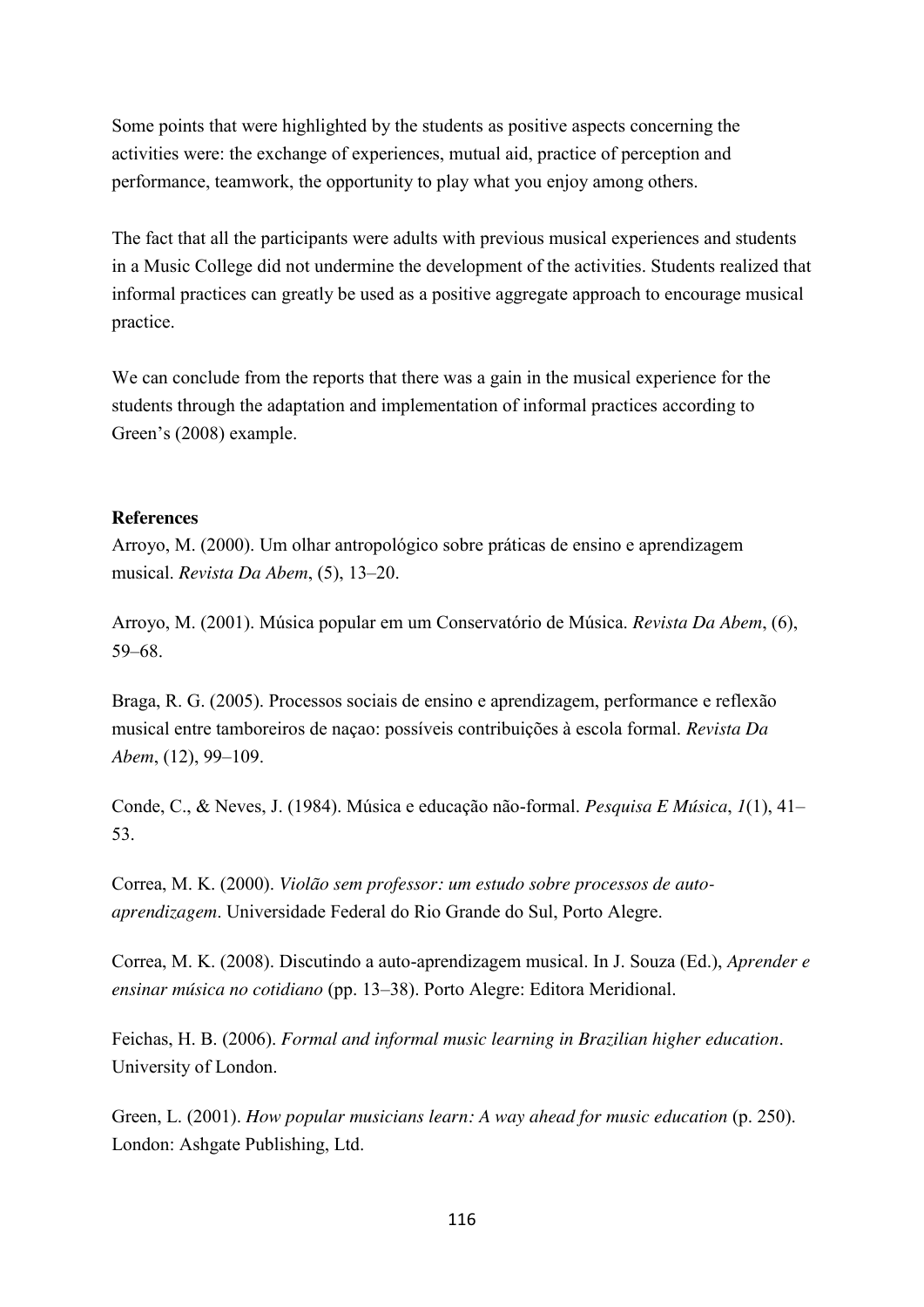Green, L. (2008). *Music, informal learning and the school: A new classroom pedagogy* (1st ed.). Hampshire - England: Ashgate Publishing Limited. Retrieved from www.ashgate.com

Grossi, C. de S. (2009). Aprendizagem informal da música popular na sala de aula : relato de um projeto- piloto realizado com jovens de uma escola pública de ensino médio, 22–25.

Grossi, C. de S., & Lacorte, S. (2010). Aprendizagem informal na educação musical formal ": avaliação do projeto na perspectiva dos estudantes de uma escola pública de ensino médio de Brasília. In *Anais do XIX Congresso Anual da ABEM* (pp. 437–444). Goiânia: ABEM.

Grossi, C. de S., & Martinez, E. B. (2011). Aprendizado informal de música no Centro de Ensino Médio do setor Oeste-Braília. In *Anais do XX Congresso Anual da ABEM* (pp. 1546– 1553). Vitória: ABEM.

Hentschke, L., & Souza, J. (2003). Musicianship and music education in Brazil: A brief perspective. In S. Leong (Ed.), *Musicianship in the 21st century: Issues, trends & possibilities* (pp. 102–112). Australian Music Centre.

Lacorte, S., & Galvão, A. (2007). Processos de aprendizagem de músicos populares: um estudo exploratório. *Revista Da Abem*, (17), 29–38.

Rocha, N. M. F.; Leal, R. S.; Boaventura, E. M. (2008). *Metodologias Qualitativas de Pesquisa.* Salvador: Ed. Fast Design.

Rodrigues, F. M. (2004). *Uma abordagem diferenciada da Iniciação Musical: processos de aprendizagem de violão e guitarra em contextos de transmissão musical não-formais.* Universidade Federal de Minas Gerais.

Rodrigues, F. M. (2007). *Tocar Violão : Um estudo qualitativo sobre os processos de aprendizagem dos participantes do Projeto Arena da Cultura.* Universidade Federal de Minas Gerais.

Silva, T. B., & Grossi, C. (2011). O conhecimento teórico " em ação " em um projeto orientado nas práticas musicais informais no ensino médio. In *Anais do XX Congresso Anual da Associação Brasileira de Educação Musical . Vitória: UFES O* (pp. 1576–1585).

Thiollent, M. T. (2009). *Metodologia da pesquisa-ação* (p. 132). Saraiva.

UEMG (Universidade do Estado de Minas Gerais) (2012). Projeto pedagógico do curso de Licenciatura em Música com habilitaçao em educaçao Musical escolar. *Escola de Música*. Retrieved December 19, 2013, from http://www.uemg.br/cursos.php?id=9